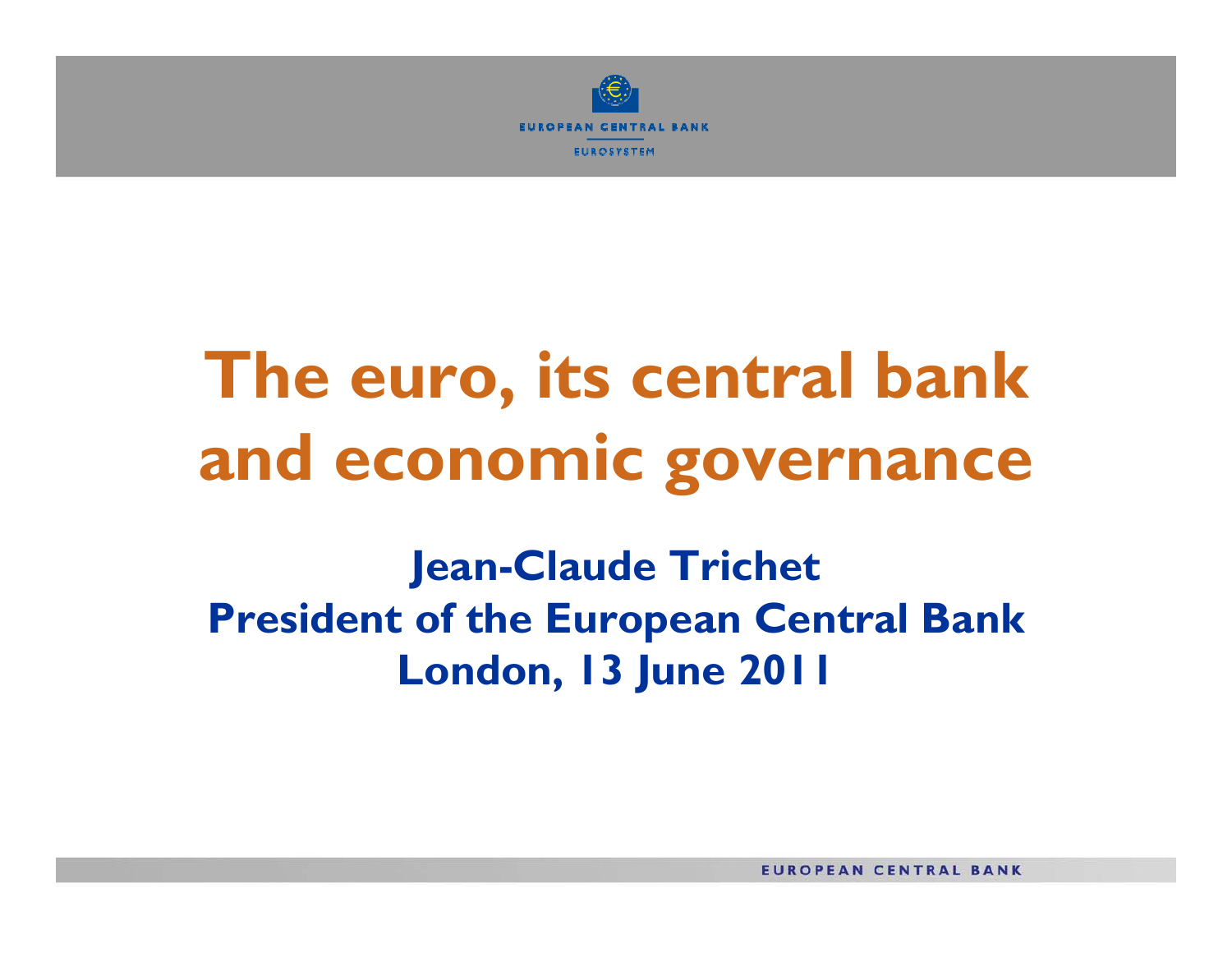#### **Non-standard measures**

- $\Box$ **Fixed-rate full-allotment**
- **Longer-term liquidity provision**
- $\Box$ **Expansion of collateral**
- **Liquidity provision in foreign currencies**
- **Financial market support via purchases of covered bonds**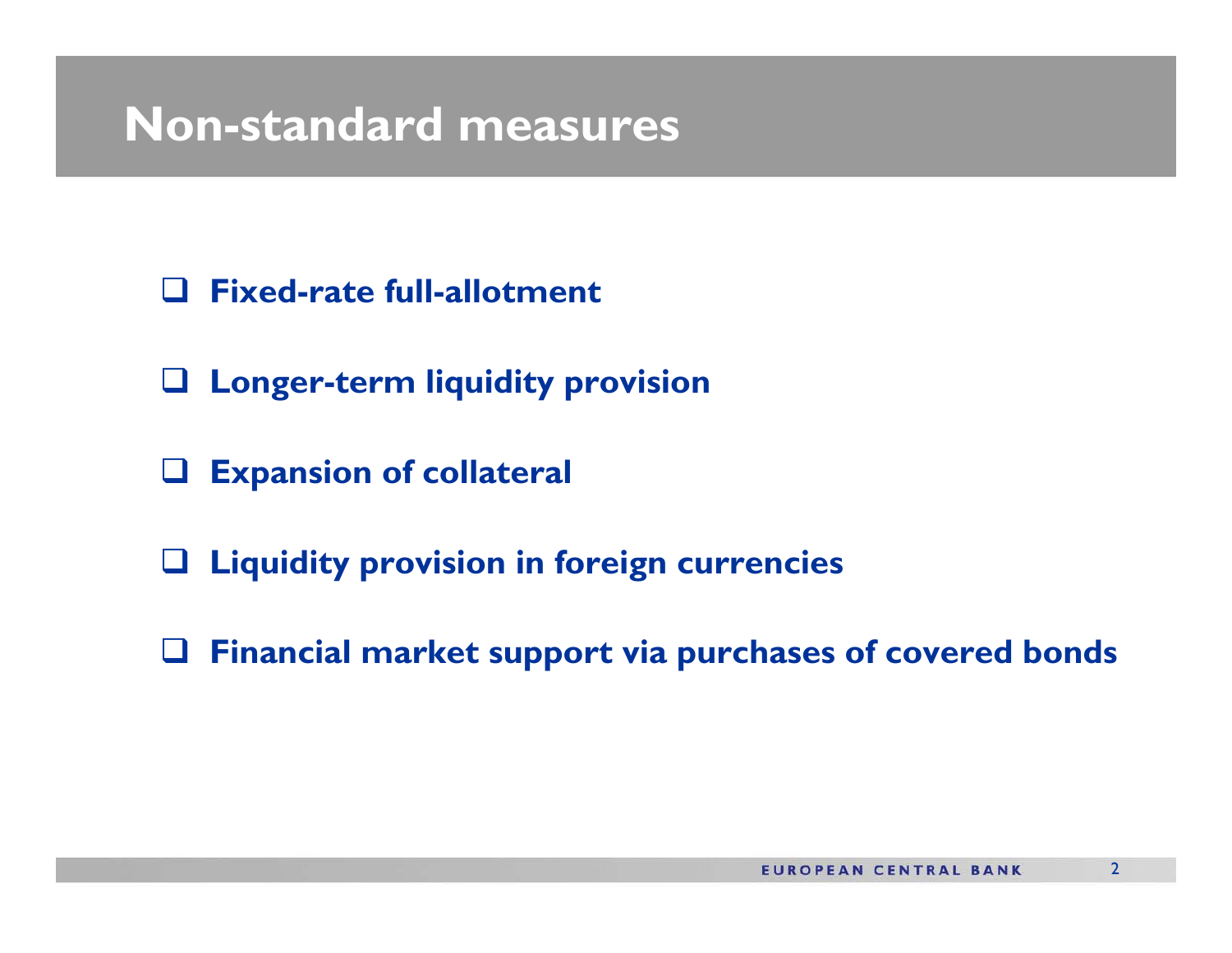#### **Non-standard measures**

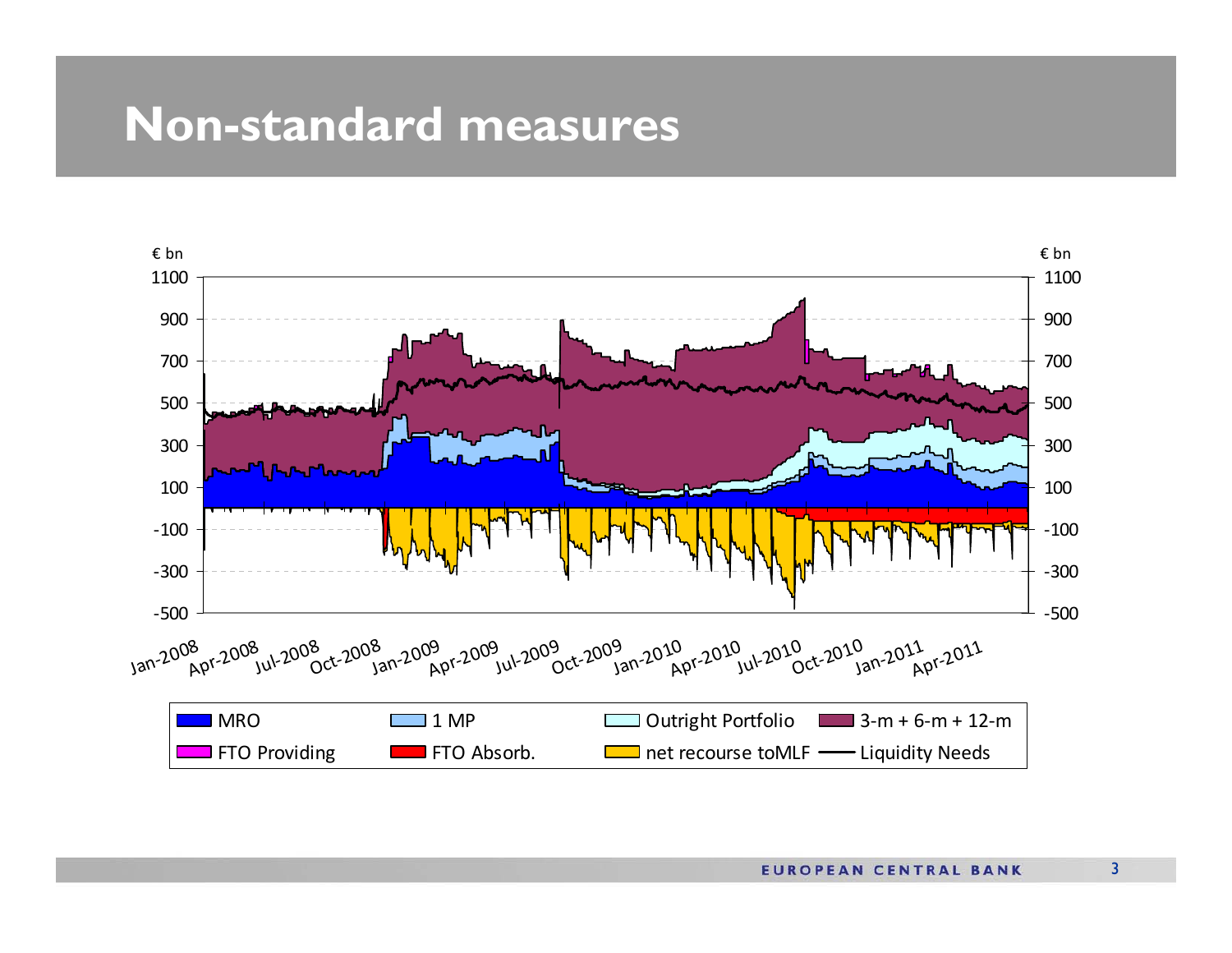### **ECB policy rate**

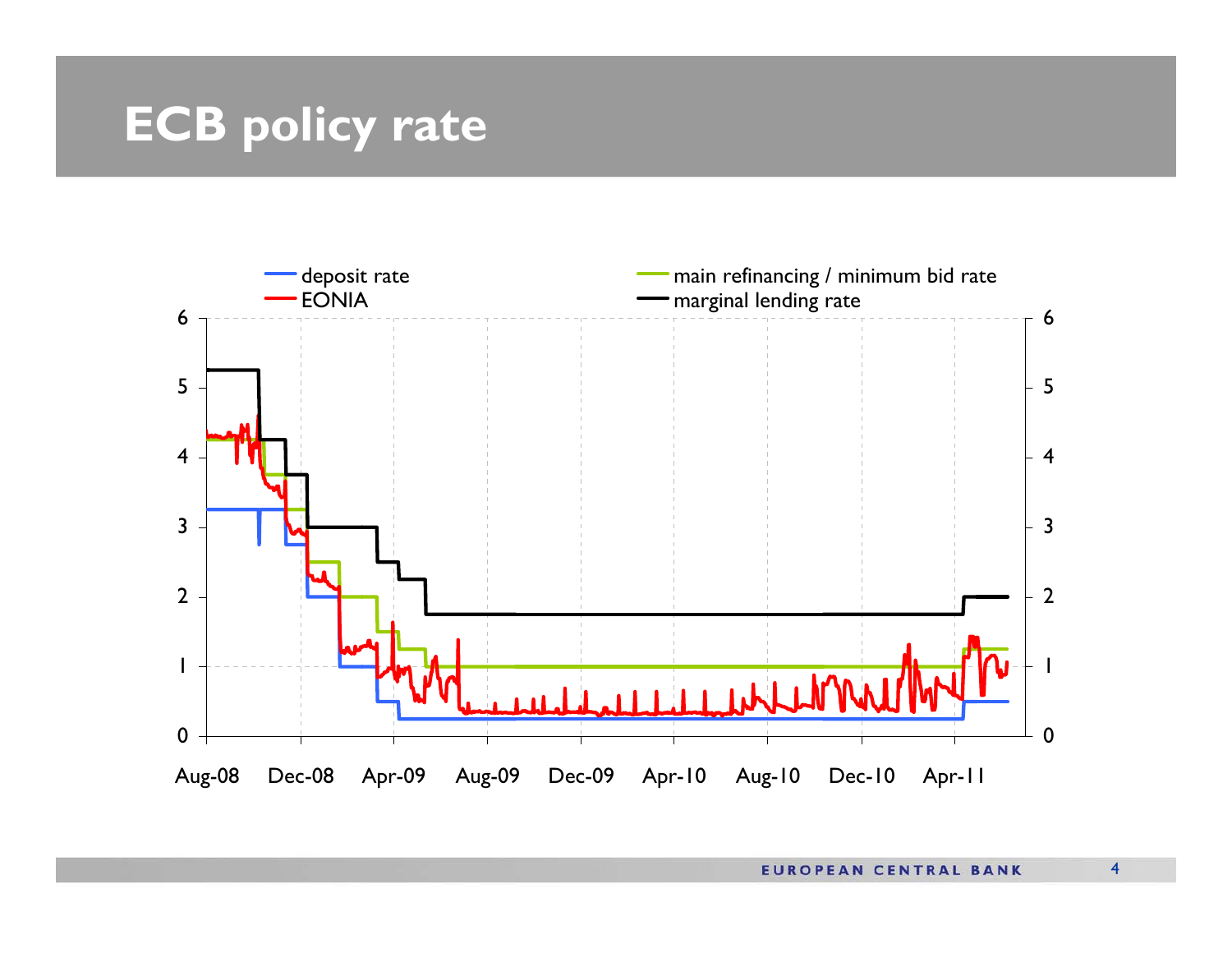#### **Macroeconomic Volatility**



*Sources: OECD, ECB calculations*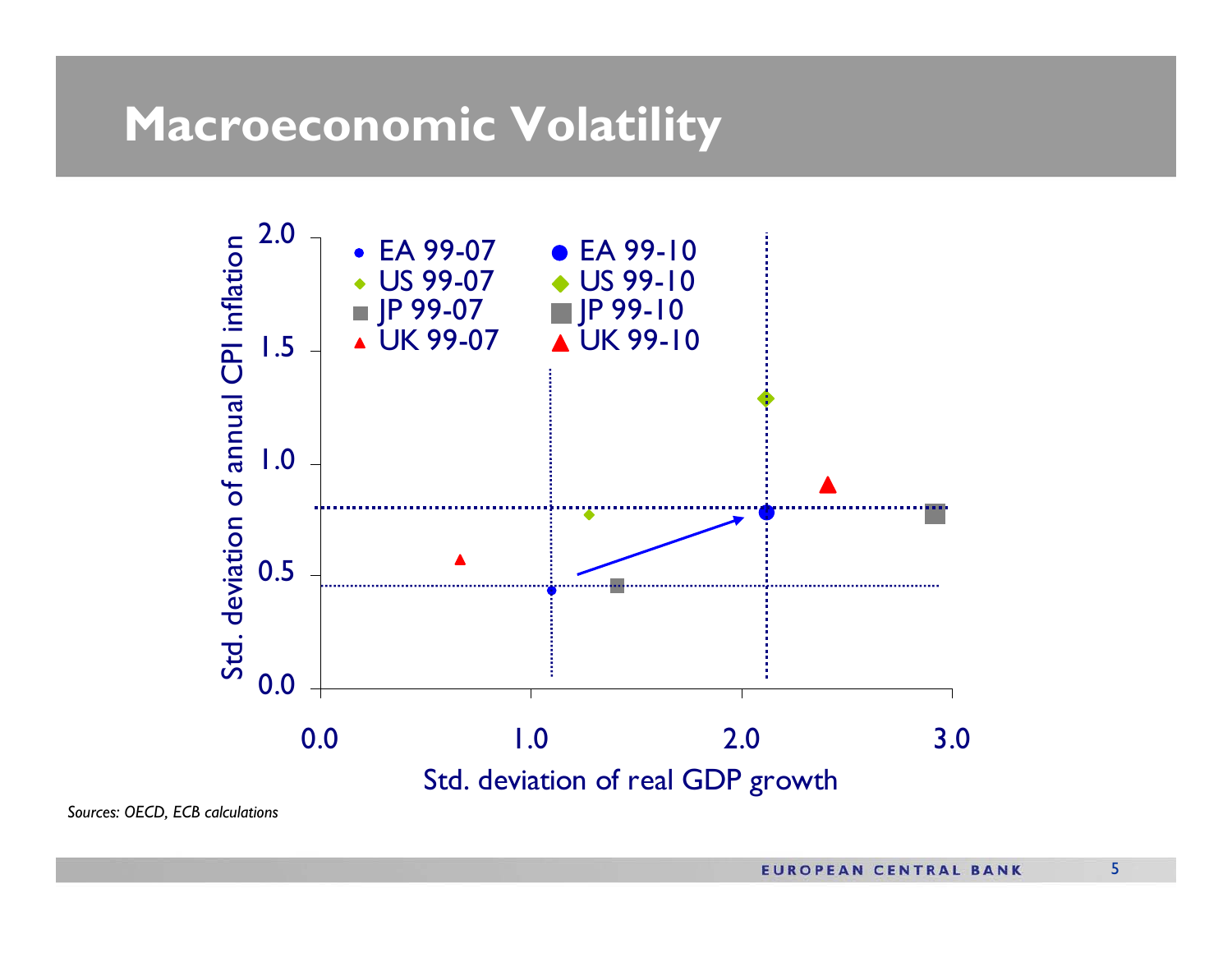#### **Inflation Expectations in the Euro Area**



#### *Sources: Eurostat, ECB calculations*

*Note: BEIR is Break-Even Inflation Rate from comparison of inflation-indexed and conventional sovereign bonds.*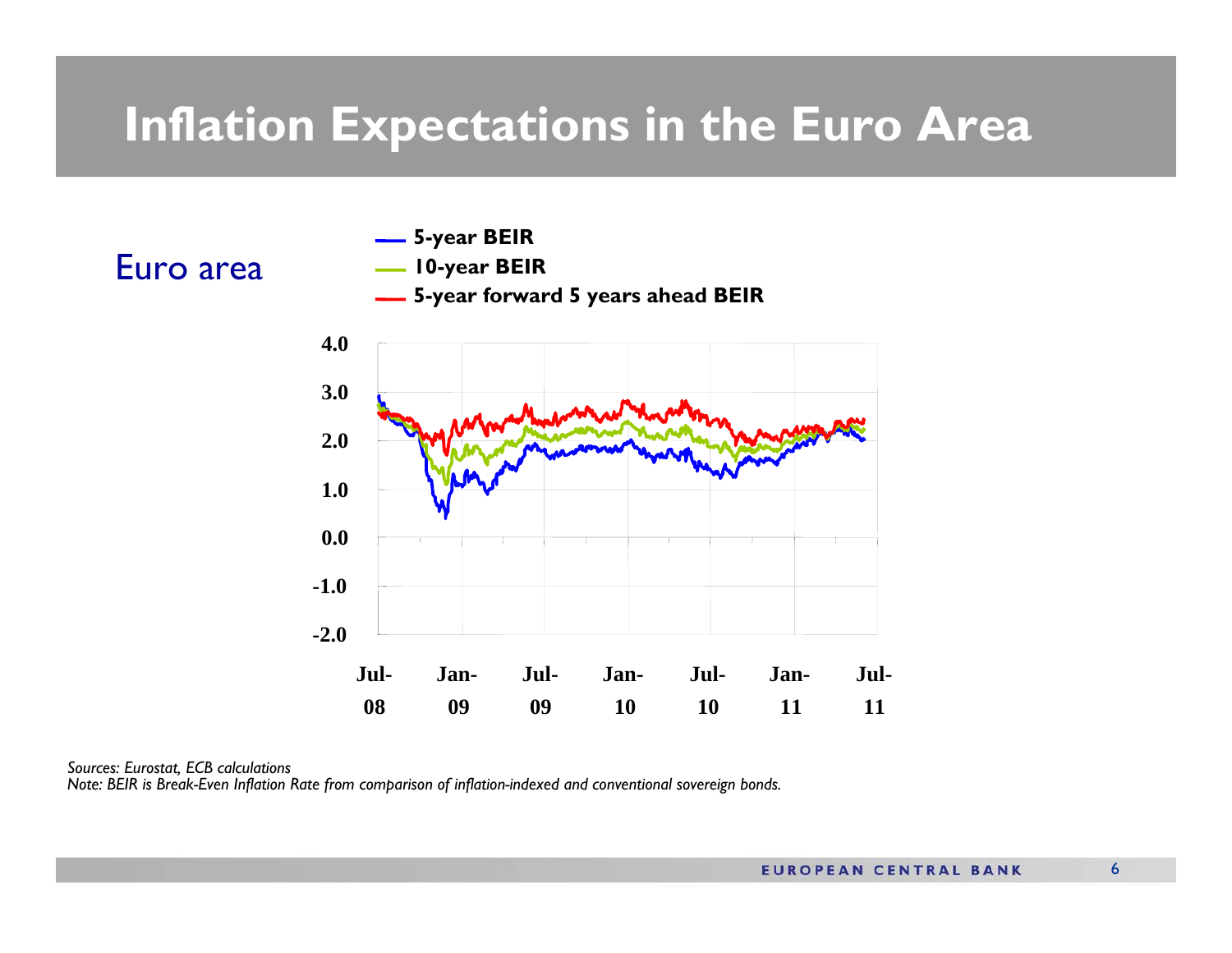### **Inflation Expectations in the United States**



*Sources: US Bureau of Labor Statistics Note: BEIR is Break-Even Inflation Rate from comparison of inflation-indexed and conventional sovereign bonds.*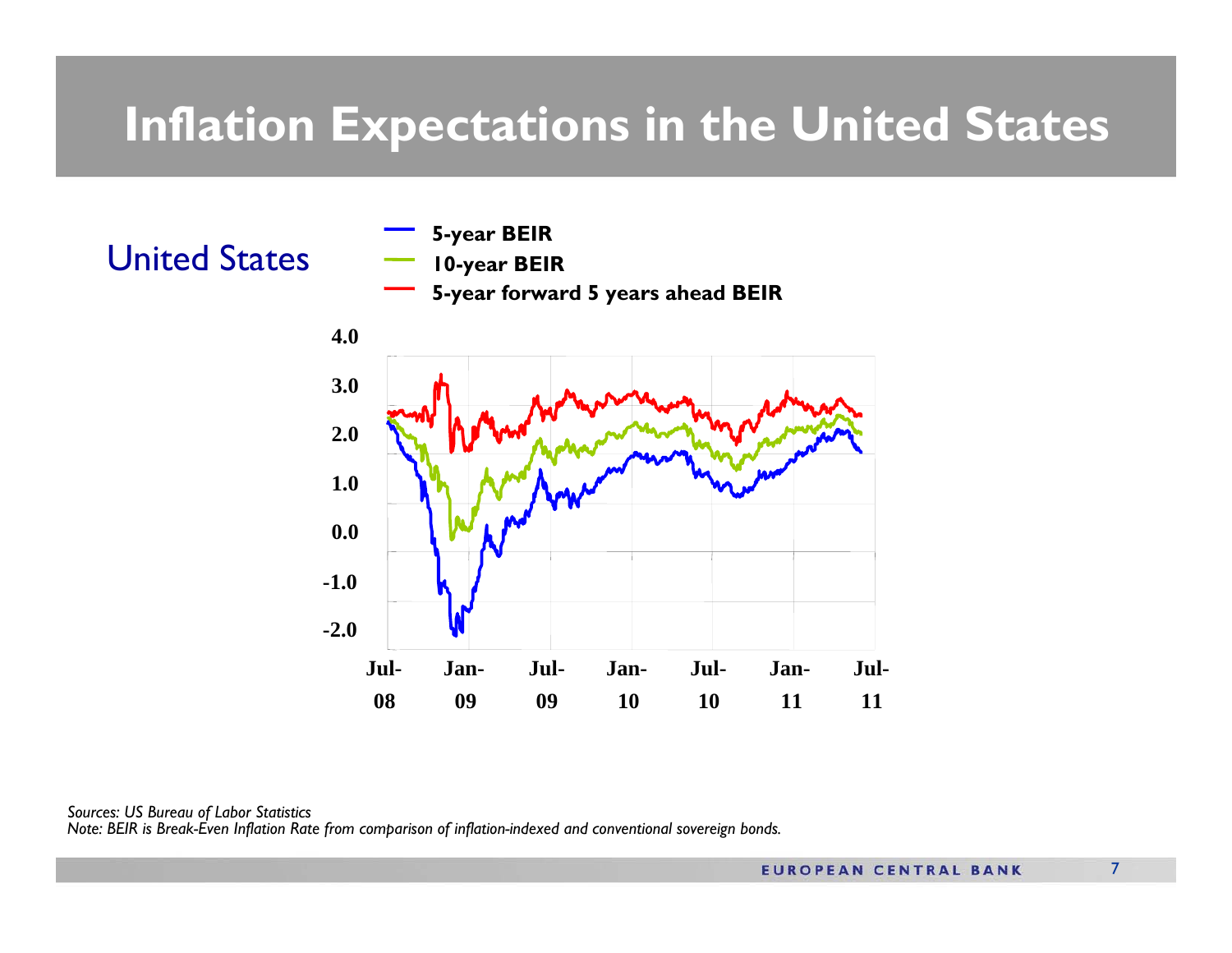# **Real GDP per Capita**



*Sources: US Bureau of Economic Analsyis, Eurostat, ECB calculations Note: Output per capita is real GDP divided by total population*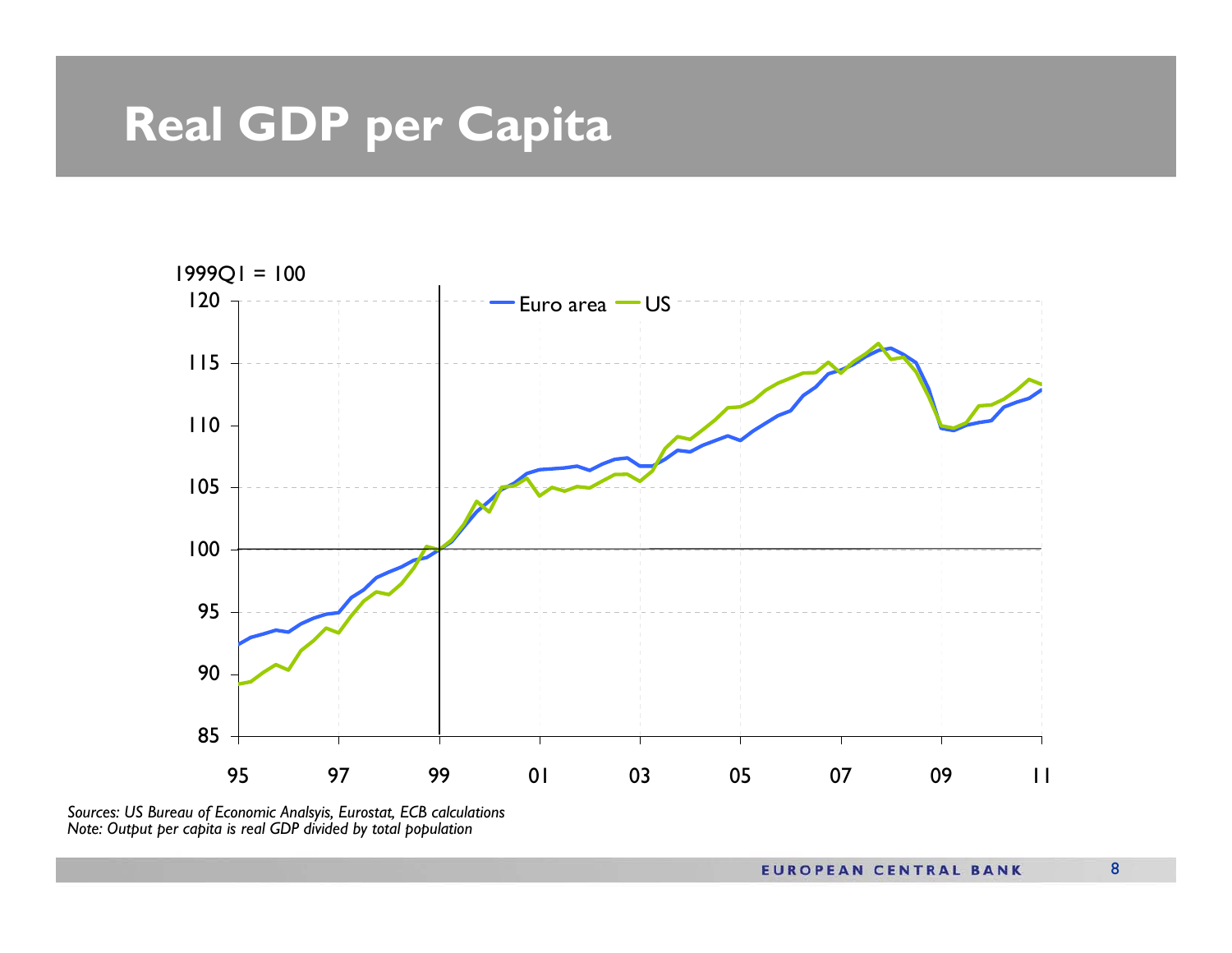### **Dispersion of Annual Inflation**



*Sources: Eurostat, US Bureau of Labor Statistics, ECB calculations Note: MSAs: Metropolitan Statistical Areas*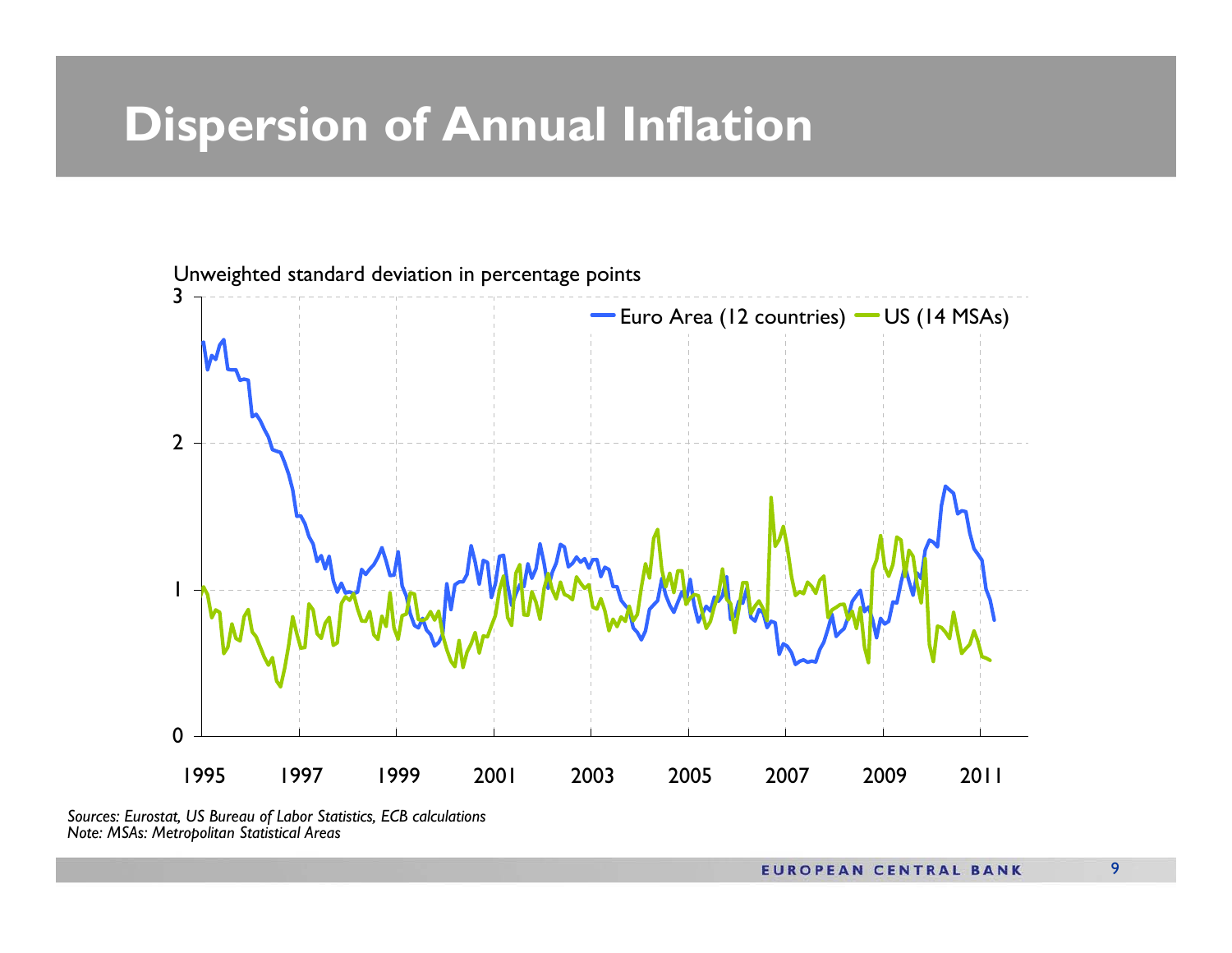### **Dispersion of Real GDP Growth**



*Sources: European Commission, US Bureau of Economic Analysis, ECB calculations Note: There is a statistical break in the US regional data in 1998. For the US States the data refer to Gross Domestic Product (GDP) by state.*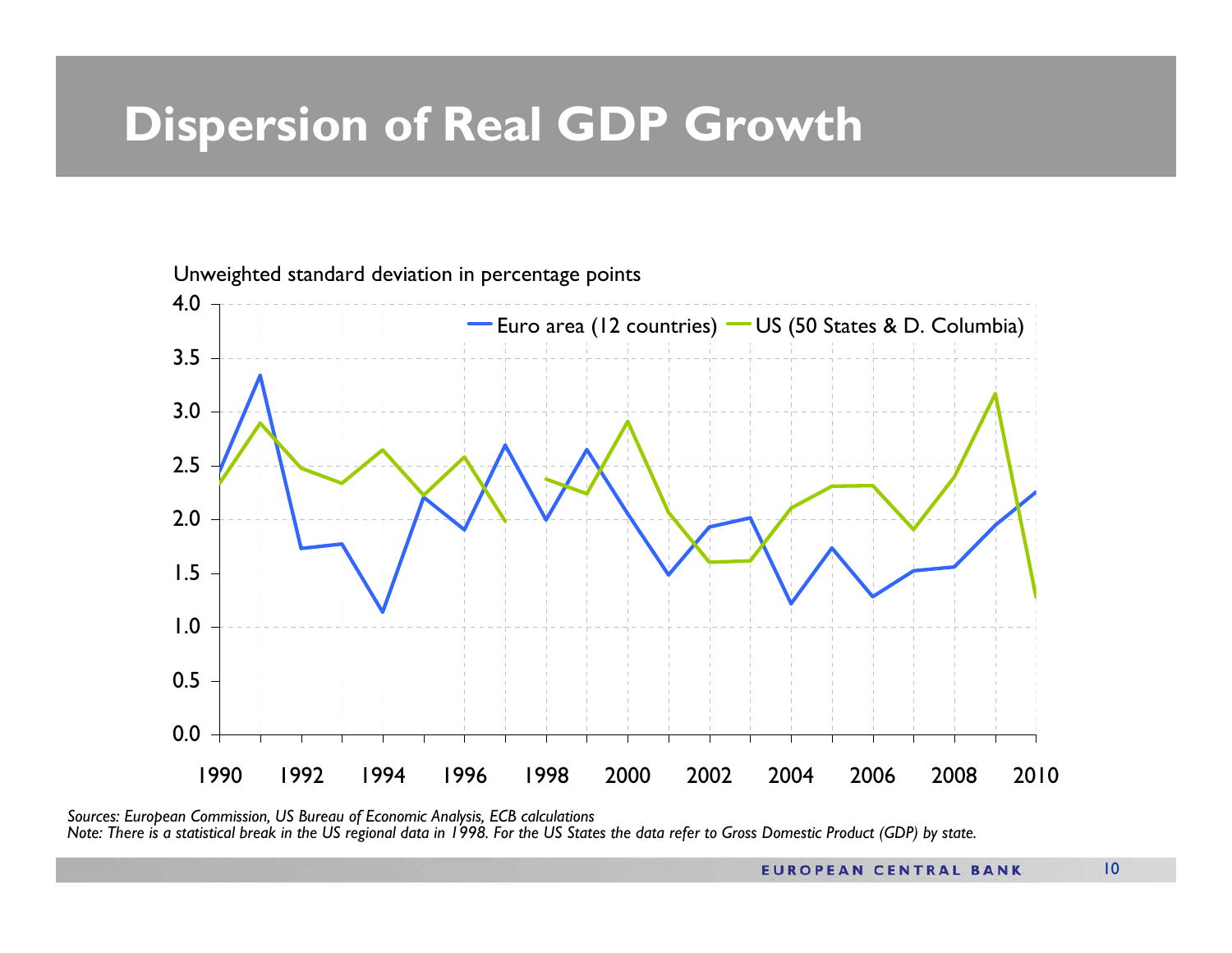### **Dispersion of Unit Labour Cost**



*Sources: European Commission, US Bureau of Labor Statistics and US Bureau of Economic Analysis*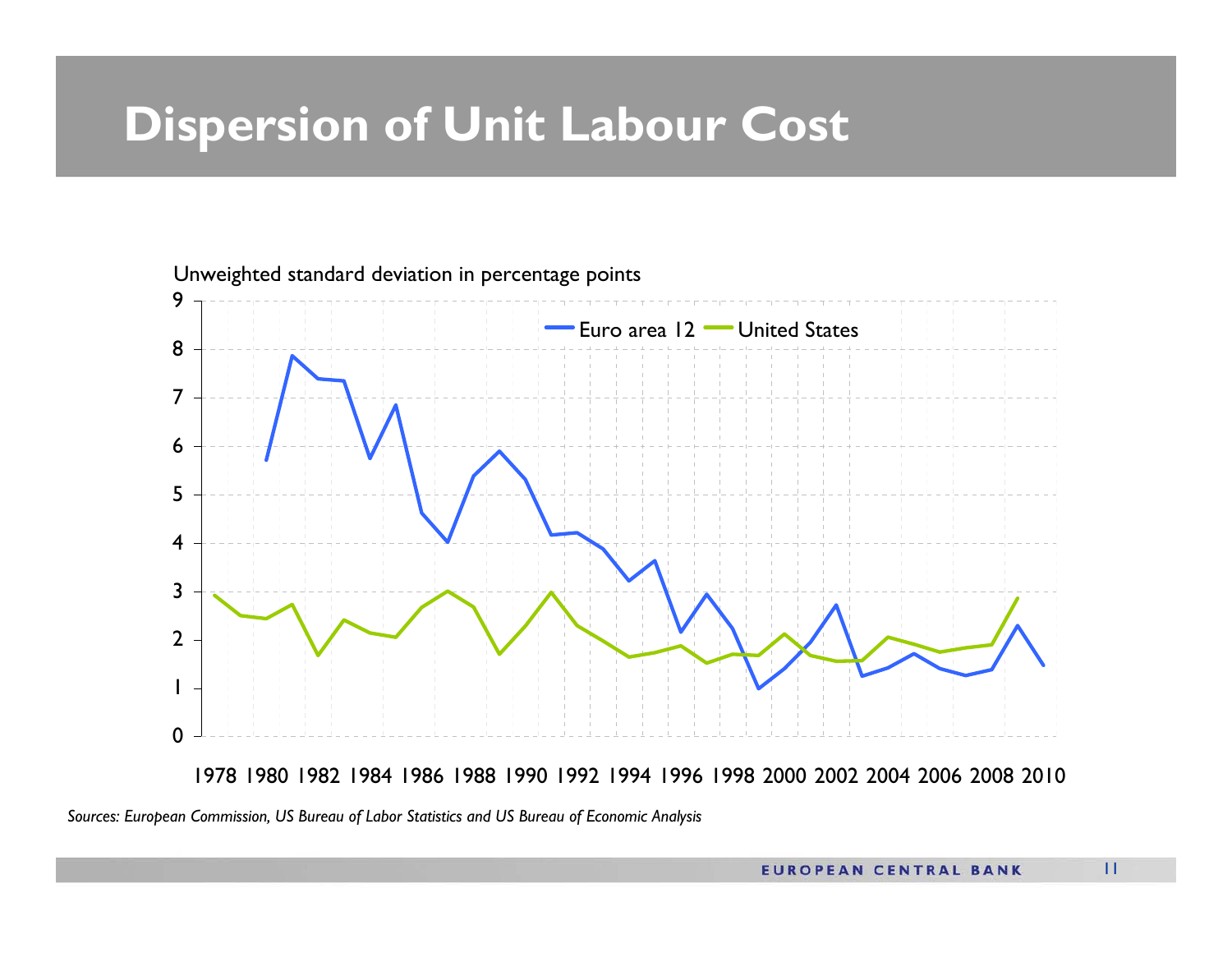## **ULC Dynamics in the Euro Area**

 1999 2000 2001 2002 2003 2004 2005 2006 2007 2008 2009 2010Belgium Germany Ireland Greece Spain France Italy Luxembourg NetherlandsNetherlands — Austria Portugal **Finland** 

ULC relative to euro area average, 1998=100

*Source: European Commission* 

*Note: ULCs are computed as the ratio between compensation per employee and real GDP per employed person*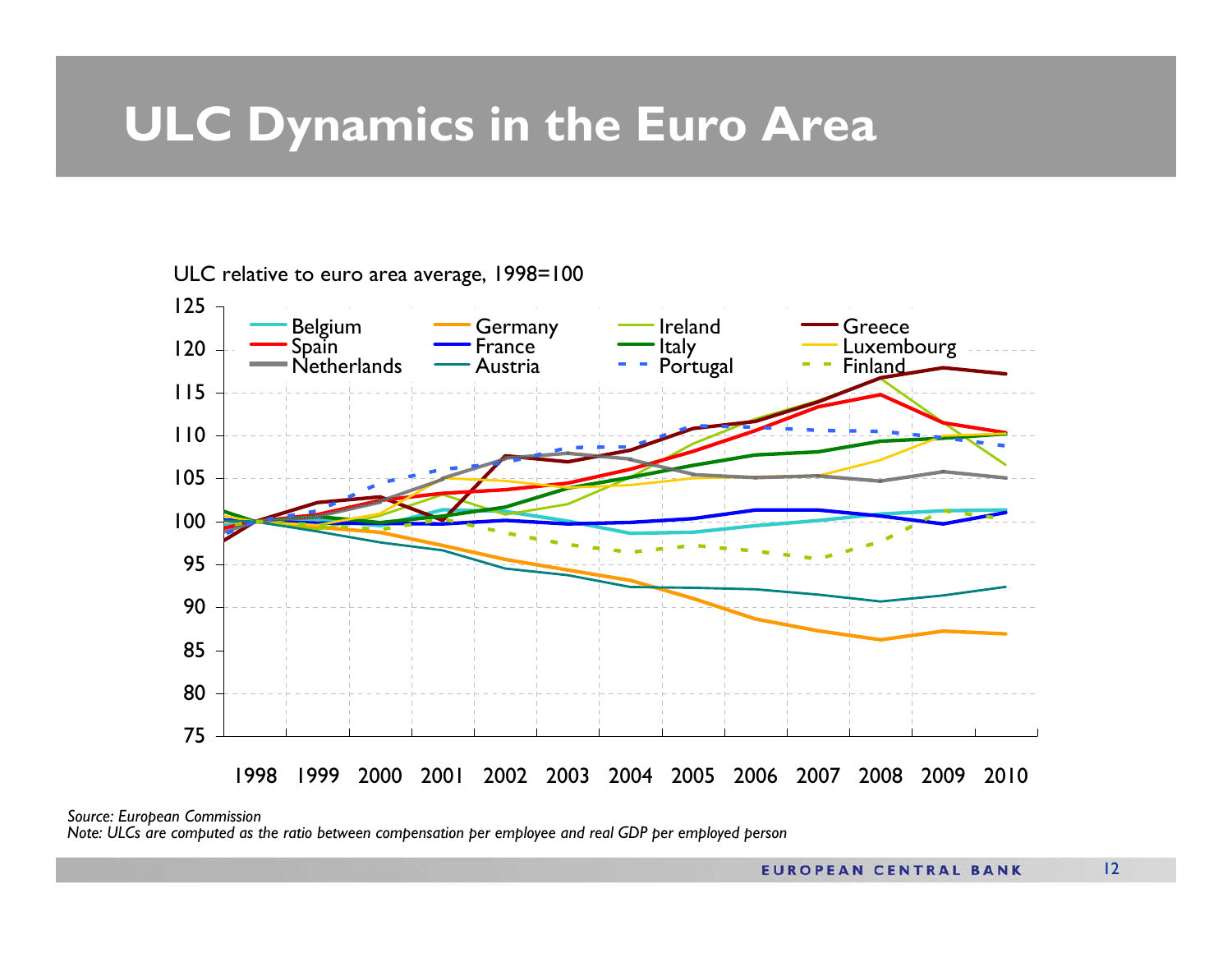## **ULC Dynamics in the United States**

#### ULC relative to US national, 1998=100



*Source: US Bureau of Economic Analysis*

*Note: ULCs are computed as the ratio between compensation per nonfarm employee and real GDP per employed person.*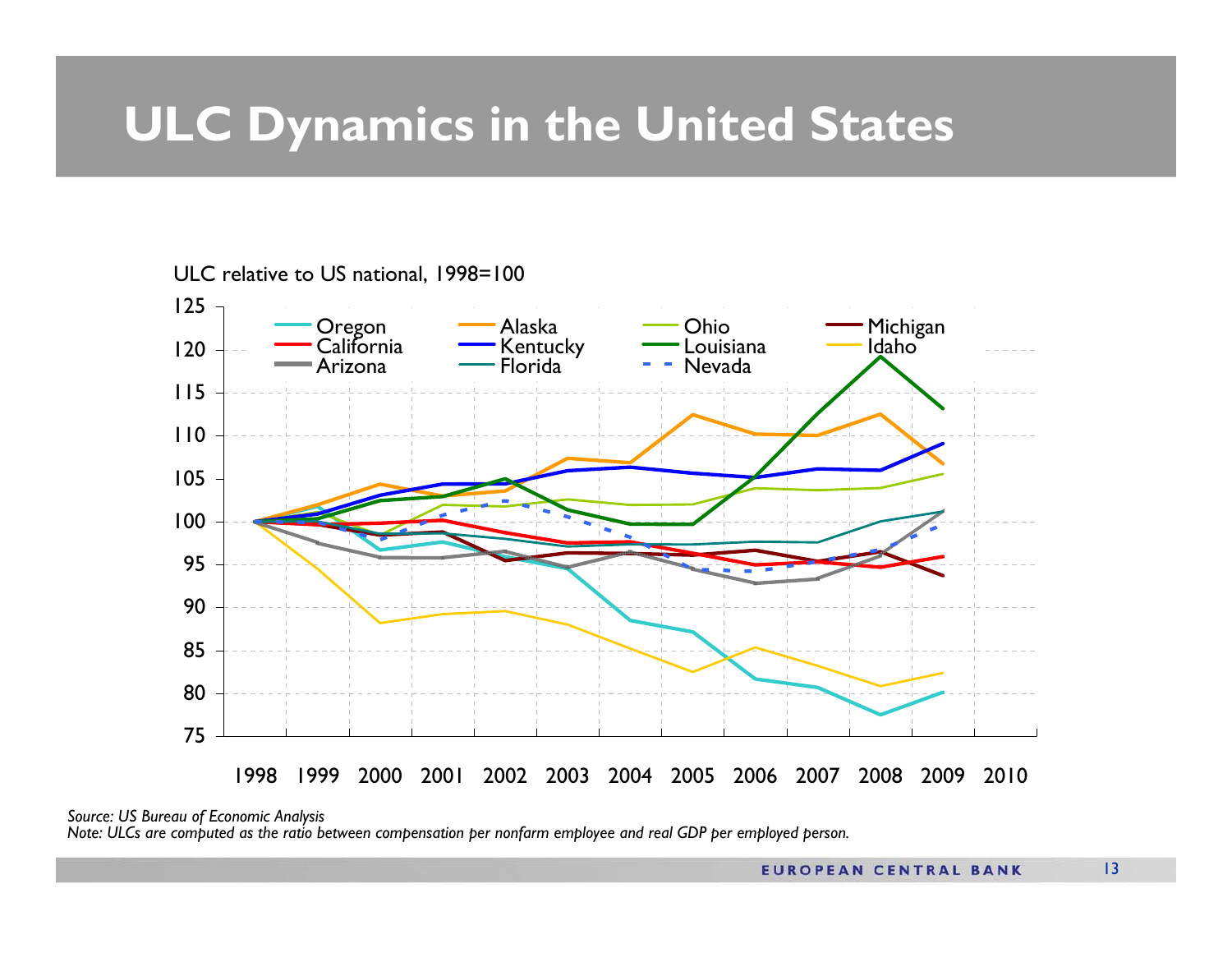#### **Reform of European Economic governance**

#### •**Fiscal Surveillance**

- $\mathcal{L}_{\mathcal{A}}$ **Ex Ante Economic Policy Coordination (EU Semester)**
- **Faster and more automatic sanctions**
- $\mathcal{L}_{\mathcal{A}}$ **Earlier, Less Discretionary Enforcement Mechanisms**
- $\mathcal{L}_{\mathcal{A}}$ **National Fiscal Frameworks Aligned with SGP Requirements**
- • **Macroeconomic Imbalances Surveillance**
	- $\mathcal{L}_{\mathcal{A}}$ **Alarm System Based on Macro Indicators**
	- $\mathcal{L}_{\mathcal{A}}$ **Missions, Reports, Enforcement Mechanisms**